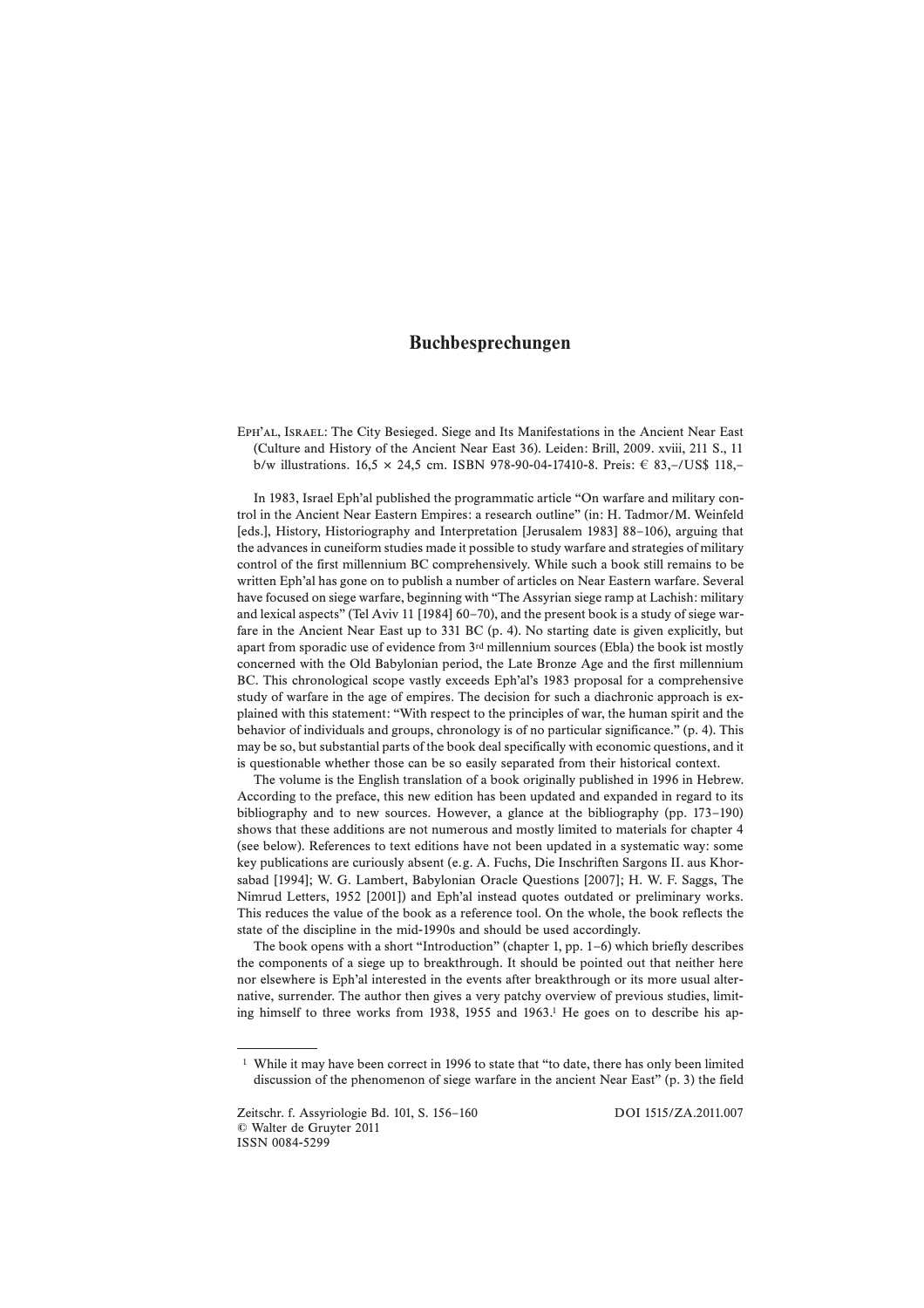## Buchbesprechungen 157

proach: "It is not the purpose of this book to describe any particular siege; rather, our goal is to identify the characteristics of siege warfare as a phenomenon, as revealed in extant sources from the ancient Near East" (p. 5). Chapter 2 is a survey of these "Sources" (pp. 7–34), divided into "literary sources" (pp. 7–17), "non-literary documents" (pp. 17–23; but surely the mathematical texts must be considered in the first category!), "artistic representations" (pp. 24–25; given the rich data available from Assyrian reliefs, this is extremely sketchy) and "archaeological evidence" (pp. 26–34; Tyre, Lachish, Old Paphos on Cyprus, Nineveh, Ashdod). The analysis begins in chapter 3 on "Military aspects" (pp. 35–113). This is the longest chapter of the book and split into two sections, "Blockade" (pp. 34–68) and "Breakthrough" (pp. 68–113). The first section deals with negotiations, famine, thirst and epidemics, all from the point of view of the besieged; all these issues of course equally affect the besiegers. The second section discusses four instruments of siege: ladders, tunnels, battering rams and siege towers, before briefly discussing the role of stratagems (pp. 102–103; "Trojan Horse"), the impact of the introduction of artillery in the 4th century BC (pp. 103–106) and – finally – the key issue why the besieged would not simply surrender (pp. 106–113). This last part highlights the problems of Eph'al's diachronic approach. Without a discussion of the specific circumstances his list of cities withstanding sieges that lasted for months and occasionally years (pp.  $110-112$ ) remains an unsatisfying catalogue. Chapter 4 on "Legal and economic aspects" (pp. 114–151) deals exclusively with the so-called Siege Documents from Babylonia during the wars that marked the end of Assyrian control over the region in the later  $7<sup>th</sup>$  century and comparable texts from Late Bronze Age Emar. These documents were drawn up during periods of war (not necessarily specifically while a city was under siege) and prices and specific clauses reflect the economic and social pressures on the population. This chapter – the only part of the book in which Eph'al has systematically included works published after 1996 – reads like a separate and rather specialised article on this particular set of legal documents. It is most definitely not the analysis of the economics of siege warfare that the chapter title would suggest. Its narrow focus separates it from the rest of the book and does not help put the other chapters into perspective. The evidence discussed here would have become rather more relevant had it been integrated into chapter 5, as it is a ragbag of short notes on "Social aspects" (pp. 152–172). Although this is not immediately clear from the presentation which is split into the rather arbitrary sections "Between man and god" (pp. 152–161) and "Public life" (pp. 162–172), many of the same problems in evidence in the Siege Documents are revisited but on the basis of a different set of sources, mostly literary texts. The discussions on (the fiction of) "Child sacrifice" (pp. 153–159) and "The liberation of slaves" (pp. 169–172) need to be seen in the context of making the best possible provisions for the

of Ancient Near Eastern military history is currently booming. Recent studies on siege warfare include P. Abrahami/L. Battini (eds.), Les armées du Proche-Orient ancien, IIIe–Ier mill. av. J.-C. (Oxford 2008); F. De Backer, Neo-Assyrian siege redoubts tactics: some issues, Historiae 7 (2010) 1–25; A. A. Burke, "Walled Up to Heaven": the Evolution of Middle Bronze Age Fortification Strategies in the Levant (Winona Lake 2008); A. Fuchs, Über den Wert von Befestigungsanlagen, ZA 98 (2008) 45–99; S. C. Melville/D. J. Melville, Observations on the diffusion of military technology: siege warfare in the Near East and Greece, in: M. Ross (ed.), From the Banks of the Euphrates. Studies in Honor of Alice Louise Slotsky (Winona Lake 2008) 145–167; D. Nadali, Sieges and similes of sieges in the royal annals: the conquest of Damascus by Tiglath-Pileser III, Kaskal 6 (2009) 137–150.